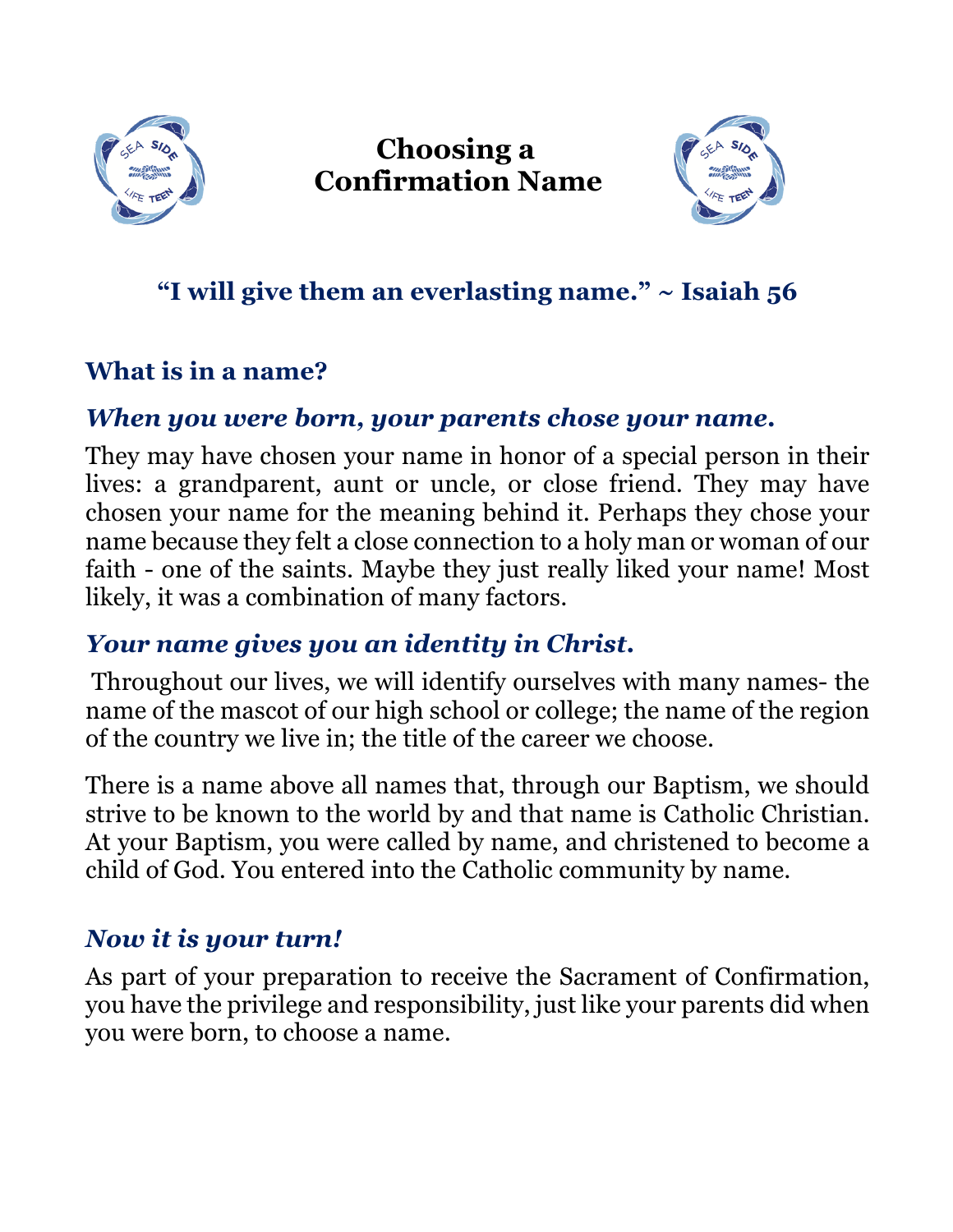- **†** Your Confirmation name should reflect your close identification as a member of the Catholic Christian community.
- **†** The name may be associated with someone in your life, your parish, or your community whom you respect and admire.
- **†** Your Confirmation name should be the name of a Catholic saint.
- **†** You can choose your baptismal name (Church recommends) or you can choose a new name.
- **†** Your Confirmation name follows your middle name

**†** PRAY! Ask the Holy Spirit to guide you to choose a saint as your patron and someone who can intercede for you throughout your life.

## *Where should I begin to choose a Confirmation name?*

There are a variety of books depicting the lives of the saints! Some of these books tell the life story of one saint in particular, and others give a brief story about the lives of numerous saints so you can read about many holy men and women all in one place. Websites are another great resource to research a Catholic saint who inspires you.

https://lifeteen.com/blog/biggest-best-list-confirmation-saints-guys-girls/

https://www.catholic.org/saints/patron.php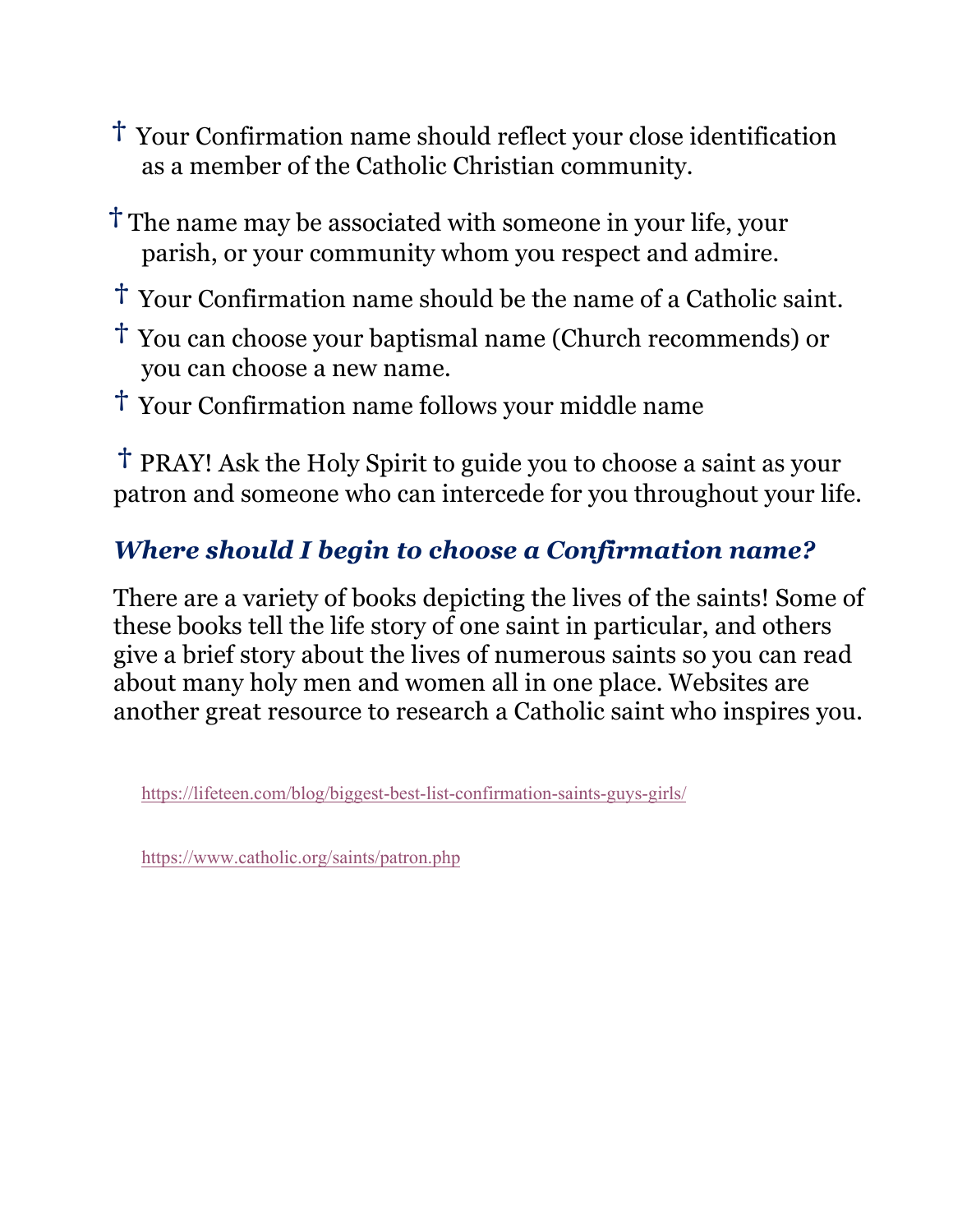

# **Choosing a Confirmation Sponsor**



## **What is a confirmation Sponsor and why do I need one?**

**†**A Sponsor is a person who walks with the candidate on the journey of faith leading to Confirmation.

**†**A Sponsor represents the larger Church – the entire community of believers.

**†**<sup>A</sup> Sponsor should be a special kind of friend to you, with whom you can share your faith. If your Sponsor lives out of state or a distance, please also choose someone that can be a proxy sponsor to participate with you on a more regular basis.

**†**Part of your faith journey is shared experiences, and we recommend that you have someone close that can be part of your faith journey.

**†**Sponsors should be willing to share their own faith, knowledge, and experience of being Catholic with you.

The Church, knowing the basic need of people to feel secure and welcome, require a sponsor to assist you on the final stages of the initiation process – your journey of faith. Ideally your relationship with your sponsor will not end with the ceremony but flourish as you continue to grow in your faith. Faith growth is a life long process.

## **Who can be a Confirmation Sponsor?**

**†**Someone designated by the one to be confirmed.

**†**Be at least 16 years old. (Recommended age 21 or older).

**†**A sponsor must be a fully initiated Catholic (one who has celebrated Baptism, Confirmation, and Eucharist), and who leads a life in harmony with the faith and the role to be undertaken.

**†**One who witnesses to their faith by participation in worship and involved in the life of their parish community.

**†**Not bound by any church penalty.